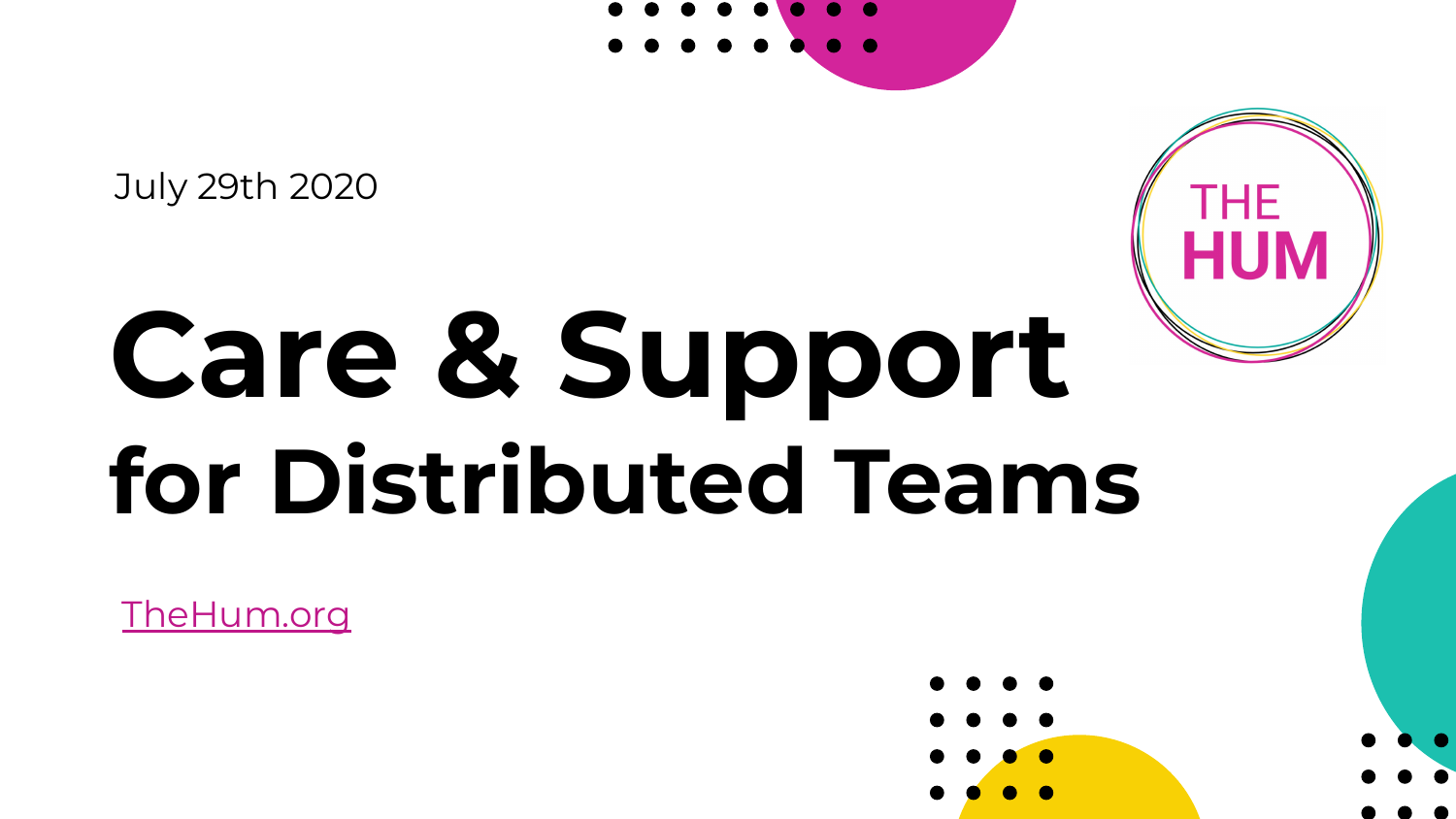### **Care**

- Caring **is also work**...
	- Practical **hospitality**
	- **Emotional** work
	- Gestures of **consideration**
	- Supporting **people's development**
- **Done informally** by a few people carrying the extra load not being acknowledged or paid for it.
- **Source of conflict**, bitterness, overload & burn out.
- **Make it visible**, account as tasks.
- **Share it fairly.**



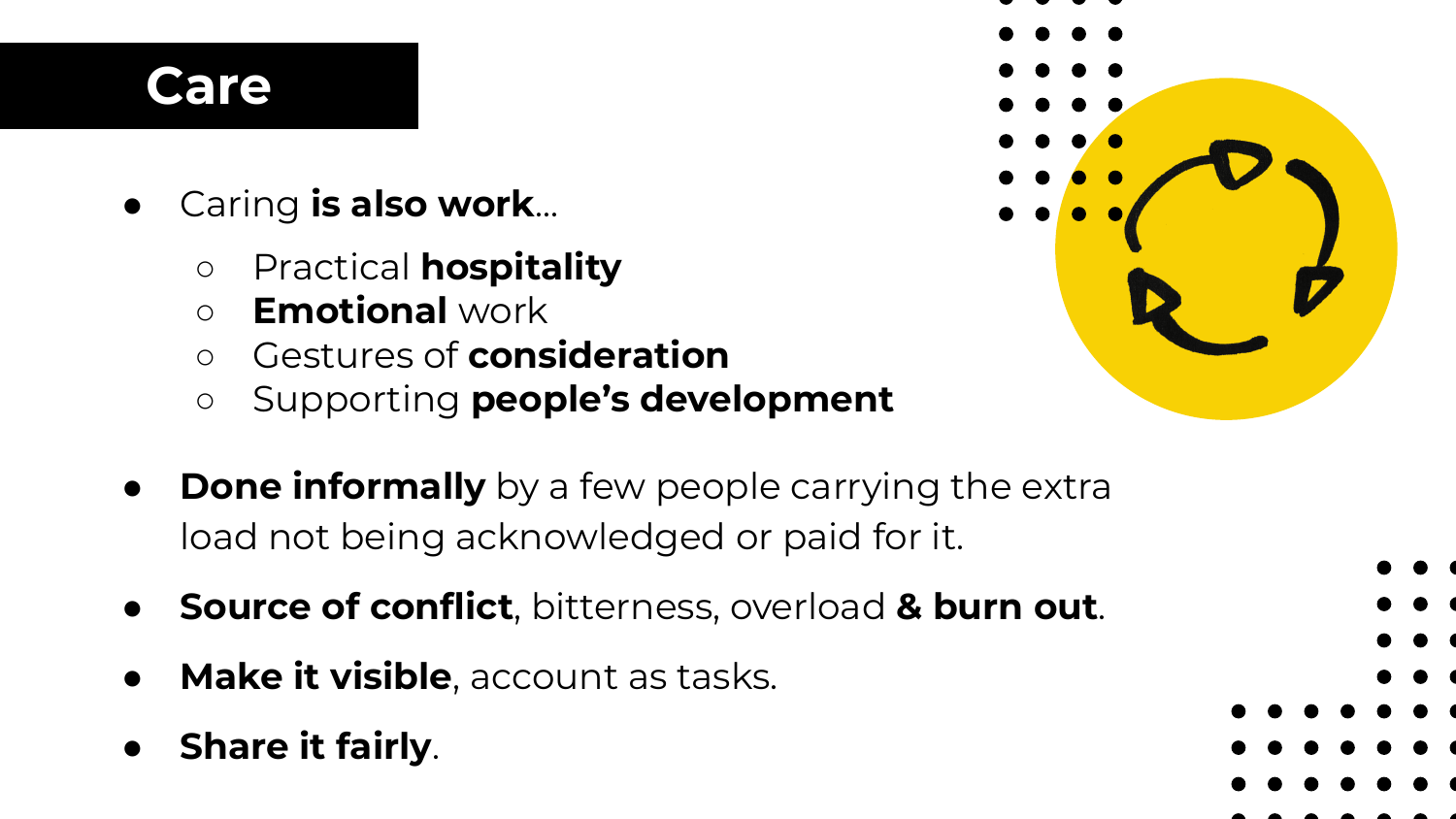## Loomio - Stewardship

Loomio is a coop of around **15 people**.

We use a peer-to-peer **support circle**.

#### It **helps to:**

- Encourage different **connections** and **break cliques.**
- Transfer **relational skills.**
- **Improve the team's** relational intelligence.
- **Working Group** sets the connections.

 $\begin{array}{ccc} & \mathcal{E} & & \mathcal{E} & & \mathcal{E} & & \mathcal{E} & & \mathcal{E} & & \mathcal{E} & & \mathcal{E} & & \mathcal{E} & & \mathcal{E} & & \mathcal{E} & & \mathcal{E} & & \mathcal{E} & & \mathcal{E} & & \mathcal{E} & & \mathcal{E} & & \mathcal{E} & & \mathcal{E} & & \mathcal{E} & & \mathcal{E} & & \mathcal{E} & & \mathcal{E} & & \mathcal{E} & & \mathcal{E} & & \mathcal{E} & & \mathcal{E} & & \mathcal{E} & & \mathcal{$ 

 $\sim$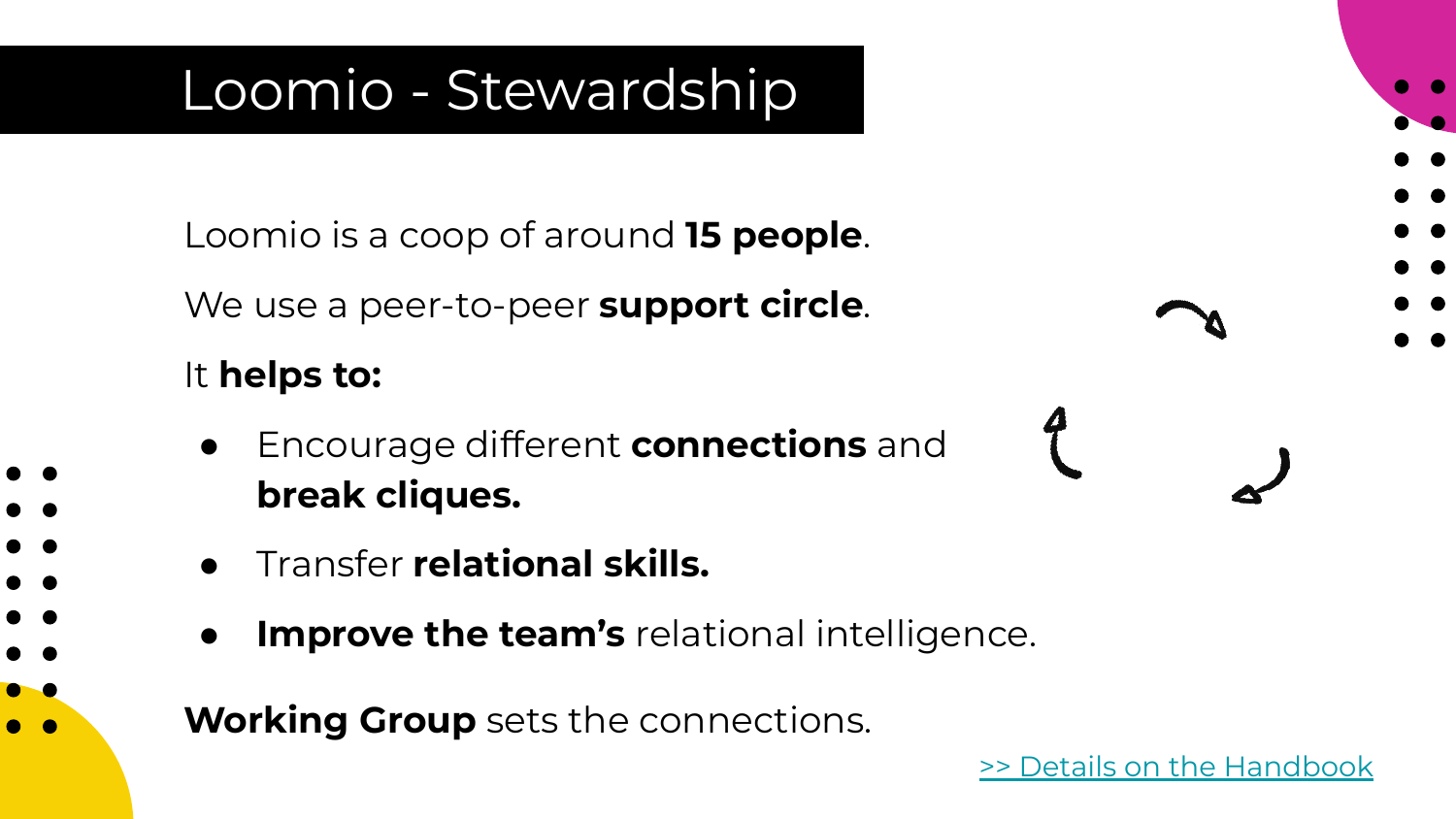## Gini - Support

Self-managed tech company, around **60 people**.

- Put a **big emphasis on** personal and professional **development**.
- Have a **working group** of people **skilled in coaching** that provide the support to others.
- They **train others** in coaching to join the team.
- Have **external coaches and mentors** for anyone.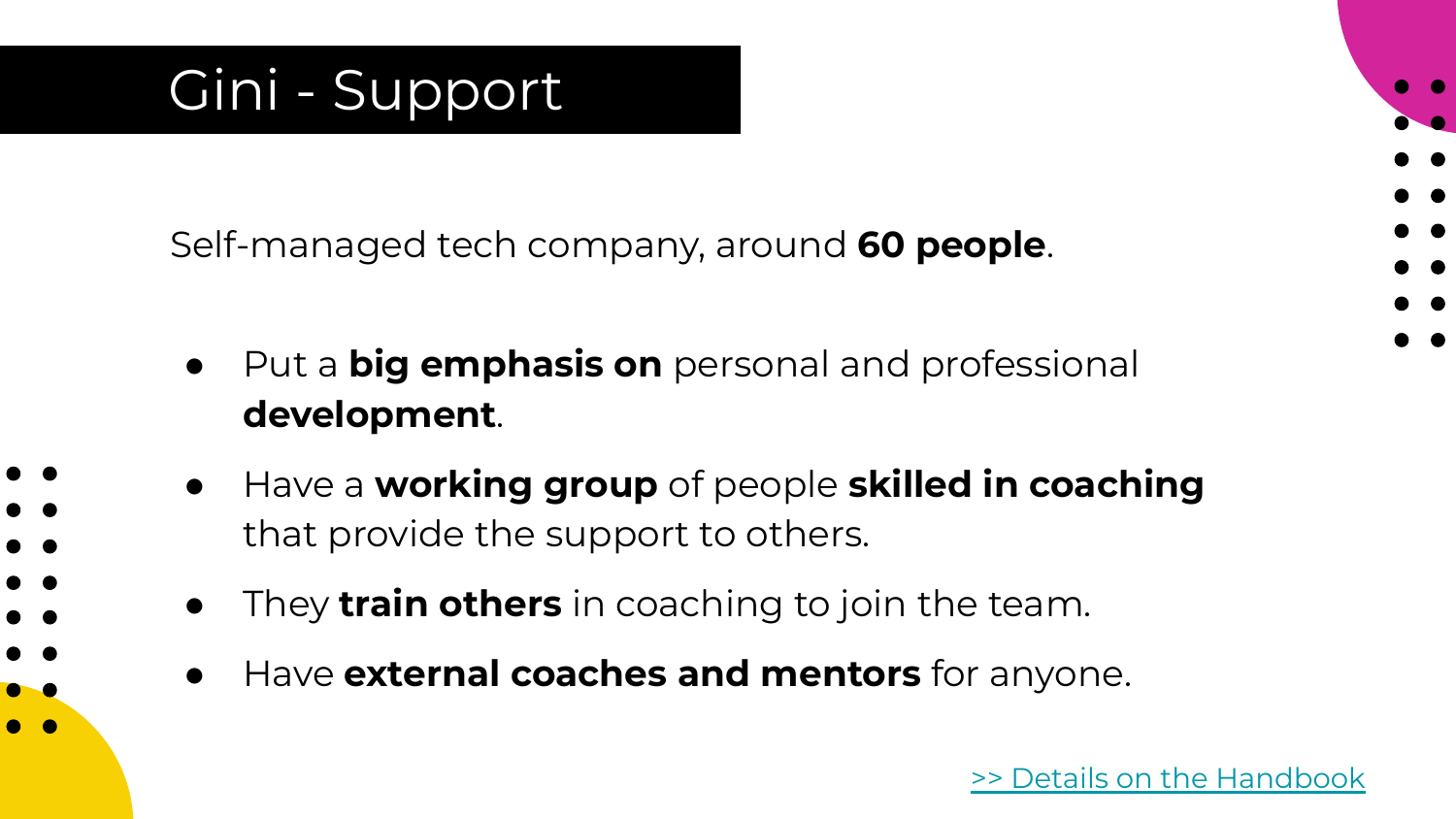## Enspiral - Pods

Distributed network of around **250 people**.

Support in Pods - **small groups** of 3 to 5 people that meet regularly to support each other.

- **Different intentions: emotional support, help on a** project, book club, doing an online course, etc.
	- Pods change around **6 months**.
	- **Working group** supports the Pod formation.



Details on the Handbook